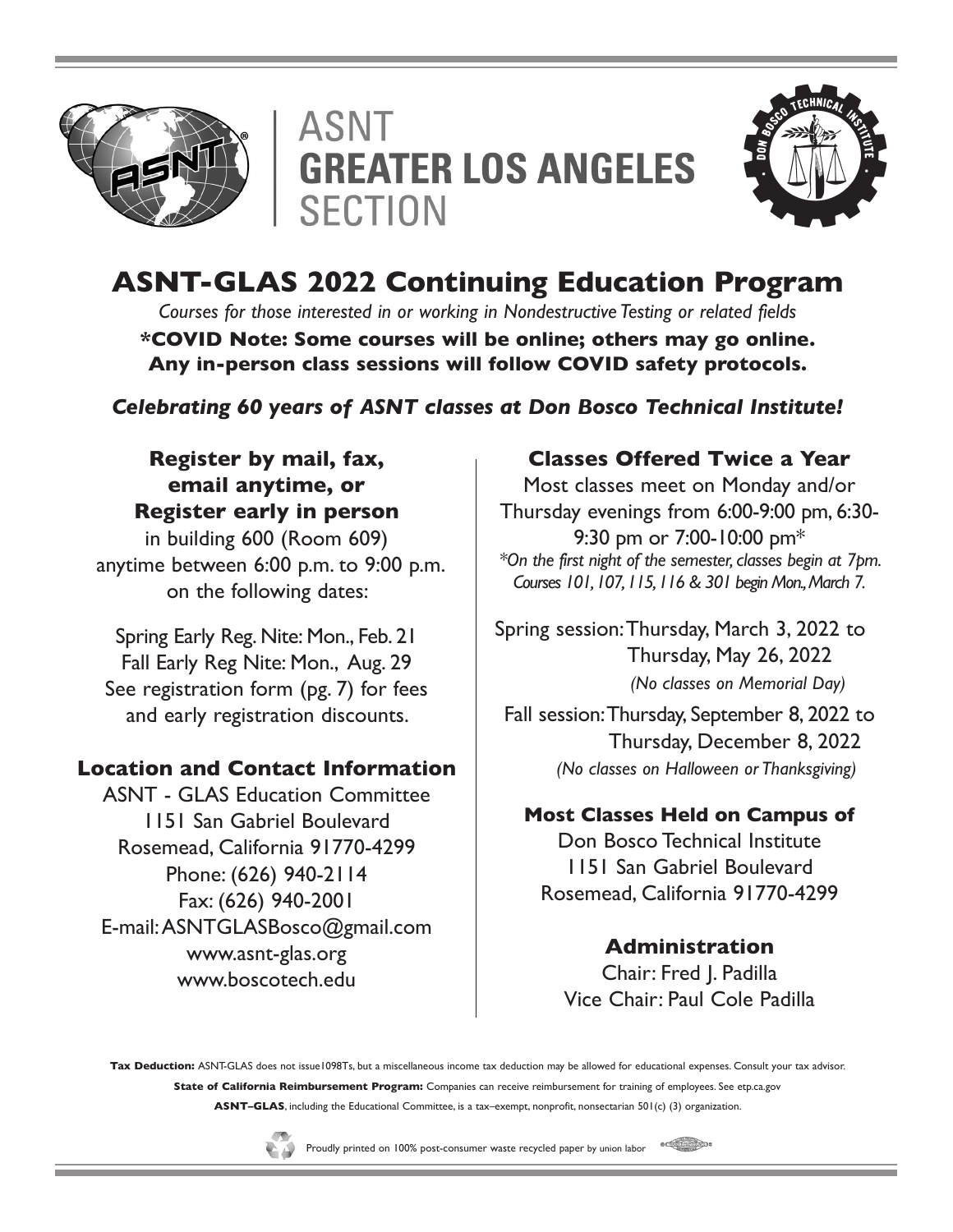#### **ASNT-GLAS Education Committee Education Program Course List**

We are proud to present our 122<sup>nd</sup> Education Program. Over 19,350 students have attended the seminars from the greater Los Angeles area, as well as from Bakersfield, Edwards Air Force Base, Las Vegas, and San Diego. Many companies, government agencies, vendors, and suppliers have sponsored their employees in attending these training courses. The courses offered consist of classroom lectures and may include laboratory sessions or field trips. It is the purpose of the education program to provide quality instruction on both the theoretical and the practical areas of nondestructive testing.

#### **\* Note: Due to COVID-19, all classes may be online.**

#### **COURSES OFFERED**

Most classes meet on Thursday evenings except where noted. All NDT courses are forty hours in length and satisfy the classroom training require- ments of SNT-TC-1A and NAS 410.

#### **Course #101 Introduction to Materials Processes & Nondestructive Testing**

(Hybrid course: Monday night online & in-person) *\*\*Spring course begins Mon., March 7 (not March 3)\*\** Covers metallurgical fundamentals of materials and processes as related to nondestructive testing. Introduction to penetrant, magnetic particle, radiography and ultrasonics.

**Prerequisite:** *No course prerequisite, but basic English language skills required.*

**Required Texts:** *Materials & Processes for NDT Technology, Guide for NDT*

#### **Course #102A**

**Radiography 1** (Thurs. nights)

This first course covers the theoretical and basic fundamentals of radiography with one practical laboratory session. Subjects covered include atomic structure, making a radiograph, radiation safety, applications of x and gamma radiation, darkroom practice, and enough material to take the SNT-TC-1A radiography test for Level 1 classification.

**Prerequisite:** *101 or documented equivalent.* **Required Texts:** *PTP RT Student Package* **Optional Texts:** *PTP RT PI Vols I-V, Q&A Radiography,* 

*CT-6-6, DuPont NDT Radiography*

#### **Course #102B**

**Radiography II** (Usually Thurs., 6-9pm)

This second course covers basic radiographic equip- ment and methods of making radiographs, as well as technique development. Both x-ray machines and isotope cameras are covered. X-ray units are available for laboratory sessions. Processing is intro-<br>duced and practiced along with methods for cor-<br>recting common technique problems, specification compliance and practical application of formulas. **Prerequisite:** *102A or documented equivalent* **Required Texts:** *PTP PI Vols. I–V*

**Optional Texts:** *RT Level II Study Guide, RT Q&A*

#### **Course #103A**

**Ultrasonic I** (Thursday nights online) *\*\*Fall course begins Mon., Sept. 14 (not Sept. 10)\*\** This first course provides fundamental instructions and concepts of ultrasonics in modern industry. **Prerequisite:** *101 or documented equivalent*  **Required Texts:** *UT Student Package; UT Q&A* **Optional Texts:** *UT CT book, UT PI books, UT Math Formulas & References, Math Review book*

#### **Course #103BC**

**Ultrasonic II** (Thursday nights)

This course is designed to augment knowledge obtained in Ultrasonic 1, with more advanced cov- erage of practical and theoretical considerations. Contact and immersion methods, both longitudi- nal wave and shear wave, using conventional and computer-assisted equipment, with an emphasis on C-scan and B-scan inspection and interpretation, will be covered.

**Prerequisite:** 1*03A or documented equivalent* **Required Texts:** *UT Student Package*

**Optional Texts:** *UT Q&A, UT PI books, UT Math Formulas & References, UT II Study Guide, ASNT-GLAS UT*

#### **Course #103D** (Possibly Saturdays, 9am–1pm) **Phased Array Ultrasonic Testing I**

This course covers the basic theory and equipment operation associated with phased array and is taught using portable phased array systems.

**Note:** To ensure each student adequate lab time with phased array units, enrollment may be capped at the first 14 PAID students. Classes may take place off campus.

**Prerequisite:** *103BC or documented equivalent*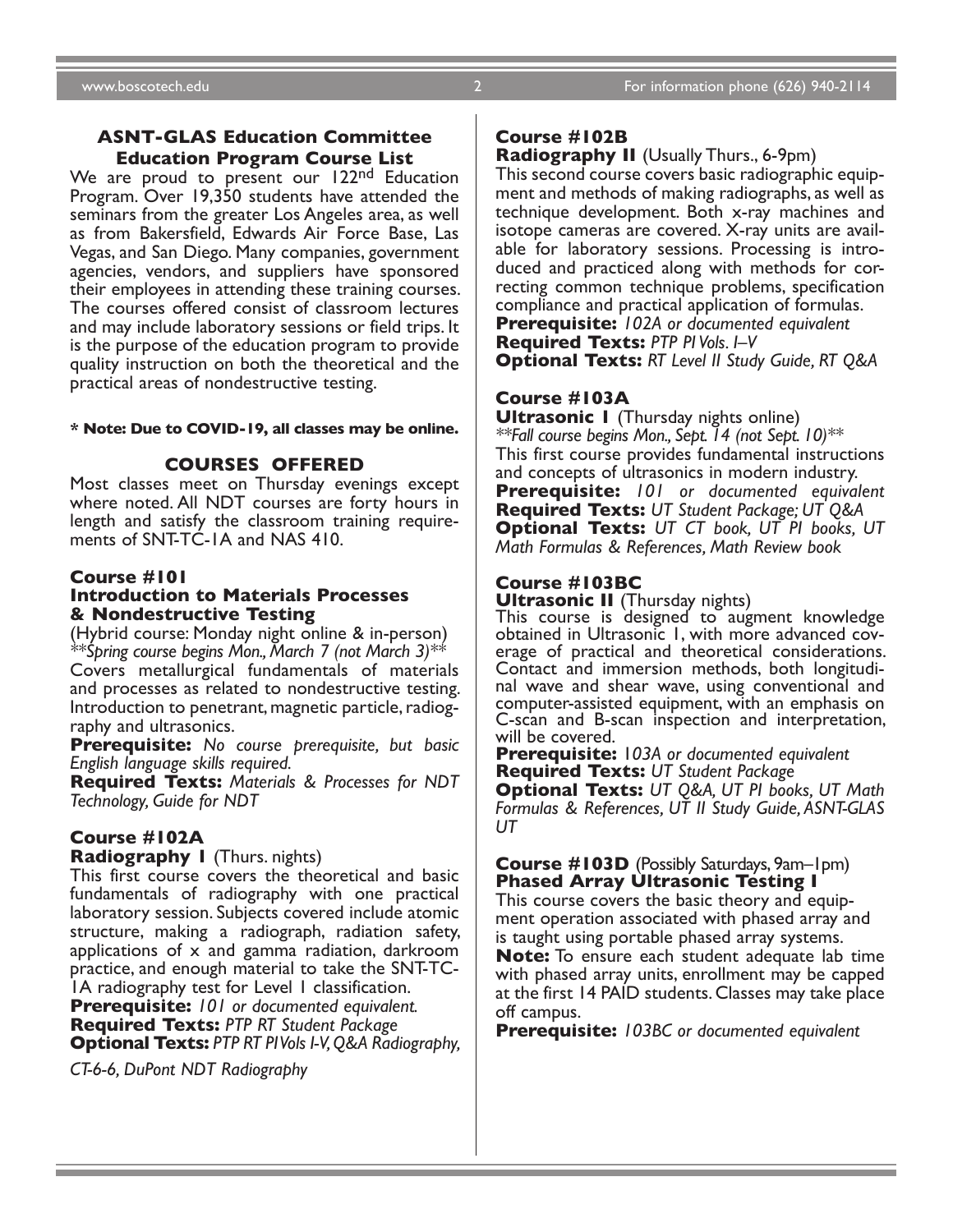#### **Course #103E** (Possibly Saturdays, 9am–1pm) **Phased Array Ultrasonic Testing II**

This course covers the advanced theory and equipment operation associated with phased array and is taught using portable phased array systems. **Note:** To ensure each student adequate lab time with phased array units, enrollment may be capped at the first 14 PAID students. Classes may take place off campus.

**Prerequisite:** *103D or equivalent*

**Course #104A** (Meets Mon. & Thurs., 6-9 p.m.) **Magnetic Particle & Penetrant Inspection 1**

This course satisfies the formal classroom training requirements for NAS 410 (latest revision) Level I certification and for SNT-TC-1A Levels I and II cer- tification. (20 hrs. PT; 20 hrs. MT) It is designed to provide instructions and practical demonstrations of test methods used in industry.

**Prerequisite:** *101 or documented equivalent* **Required Texts:** *MT & PT Student Packages* **Optional Texts:** *MT & PT Q&A, MT & PT Level II Study Guides*

\*\*\* *Note: Courses 104A and B can be taken consecu- tively in the same semester. Course 104A runs for the first 6 weeks of the semester. Course 104B runs for the second 6 weeks*. \*\*\*

**Course #104B** (Meets Mon. & Thurs., 6-9 p.m.) *\*\*Spring course begins late April/early May, date TBD\*\**

**Magnetic Particle & Penetrant Inspection II** \*\*\* *Note: Meets the additional Level II training hours for compliance to NAS 410 (16 hrs. PT; 16 hrs. MT)\*\*\** This course will prepare students for Level II exami- nations. It will provide practical experience in devel- oping techniques and process controls as well as specification review and defect evaluation. Students will be trained to interpret various types of stan- dards to ensure proper processing techniques.

**Prerequisite:** *104A or documented equivalent* **Required Texts:** *ASTM–E1444, ASTM–E1417, MIL.STD.1907* 

**Optional Texts:** *MT & PT Student Packages, MT & PT Level II Study Guides, MT & PT Q&A*

## **Course #104C VT, MT-PT Defect Evaluation**

This course is designed for nondestructive testing and engineering personnel. The student will evalu- ate various types of discontinuities and indications in castings, wrought products, and weldments. Understanding of how discontinuities are presented in ingots, blooms, slabs, billets, production hardware as well as nomenclature of terminology will be covered. This course will view discontinuities under

blacklight as well as by visual appearance.

**Prerequisites:** *101 and 104A or documented equivalents.*

**Required Texts:** *General Dynamics PI-4-1, CT-6-2, Weld Defects & Discontinuities*

**Optional Text:** *Principles of Magnetic Particle Inspection*

#### **Course #104D Visual and Optical Inspection**

This course will satisfy the formal classroom train- ing requirements for SNT-TC-1A Level I and Level II certification. Topics covered will include funda- mentals of visual and optical testing, factors that affect visual and optical testing, and equipment used, such as boroscopes, fiber scopes, and other visual inspection instruments.

**Prerequisite:** *101 or documented equivalent* **Required Text:** *TBD*

#### **Course #106A** (May meet on Saturdays) **Eddy Current Inspection I**

This course presents a basic presentation of elec- tromagnetic (aka "eddy current") inspection as presently used in industry. Theory, practical applica- tion and actual demonstrations are given.

**Prerequisite:** *101 or documented equivalent* **Required Texts:** *TBD*

#### **Course #106B** (May meet on Saturdays) **Eddy Current Inspection II**

Advanced eddy current concepts including high frequency/low frequency inspection, instrumentation, reference standards, defect detection, impedance plane, conductivity, surface flaw inspection, ID probes, encircling probes, surface probes, eddy current C-scan, test set-up and inspection of air- craft including fastener hole inspection, subsurface cracks, corrosion and defect evaluation.

**Prerequisite:** *106A or documented equivalent* **Required Texts:** *TBD*

#### **Course #107**

#### **Weld Inspection** (Meets Mon., 6–10 p.m. online) **(Prep for AWS CWI Exam)**

*\*\*Spring course begins Mon., March 7 (not March 3)\*\** This course will prepare students to perform and document weld inspection. Nondestructive testing, visual inspection, blueprint reading, hand tool use, interpretation of specifications and welding docu- mentation will be the primary topics. In addition, welding processes, related defects and corrective measures will be stressed. This course will provide a basic guide to the inspection of welds and evaluation of related documentation. The course content is pertinent for technicians, engineers and supervisors.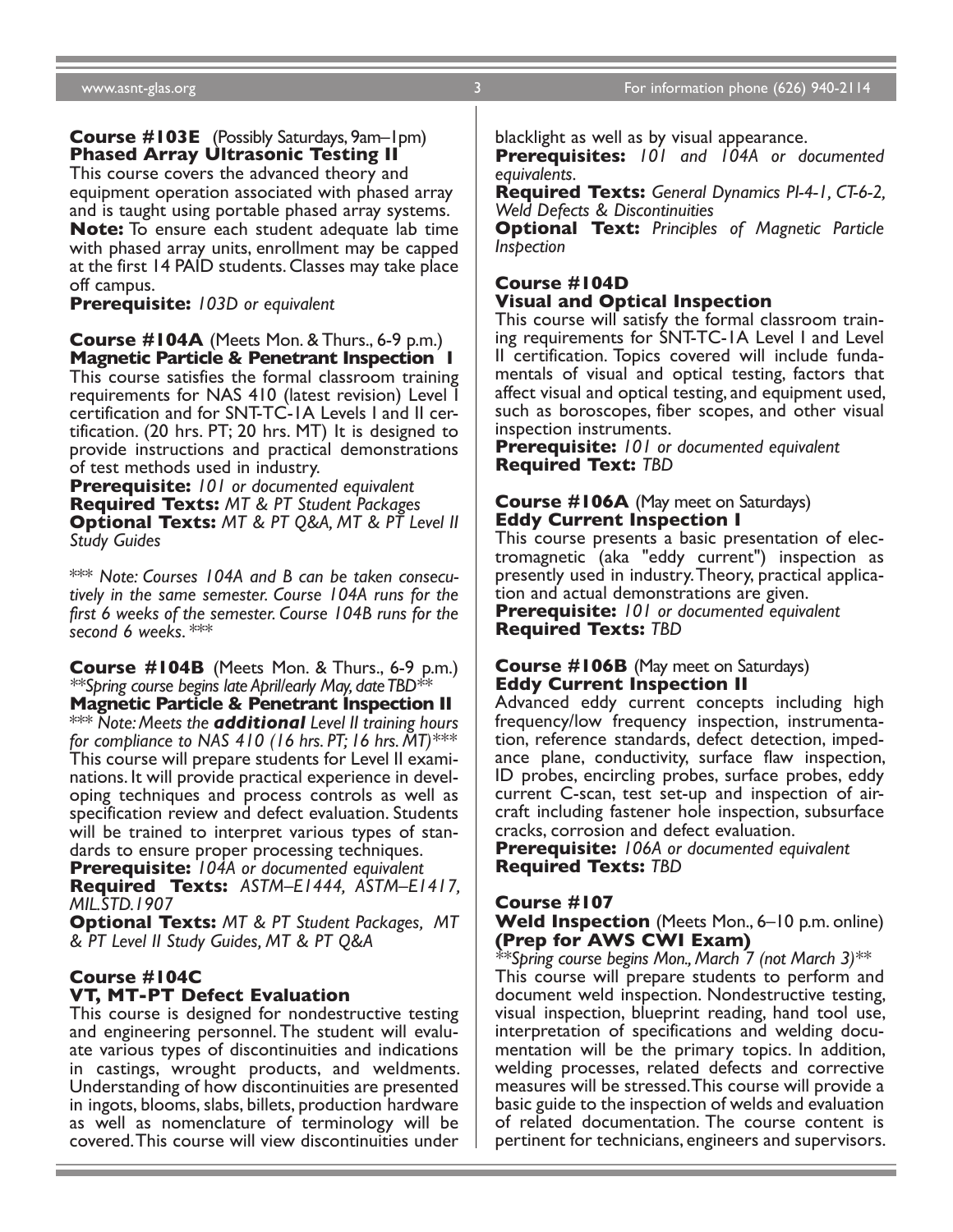It will aid in preparation for the American Welding Society Certified Welding Inspection (CWI) exam.

**Prerequisite:** *Experience in welding or inspection or QC or engineering.*

**Required Text:** *AWS Certification Manual for Welding Inspectors*

**Optional Texts:** *Modern Welding, AWS Visual Inspection Workshop Reference Manual, AWS Welding Inspection Technology Sample CWI Fundamentals Examination, AWS Guide for Nondestructive Examination of Welds.*

#### **Course #115**

**Basic Blue Print Reading** (Mon. nights)

*\*\*Spring course begins Mon., March 7 (not March 3)\*\** This course will provide instruction in the funda- mentals of interpreting orthographic type draw- ings used typically throughout the industry with emphasis on visualization, view rotation and the meaning and usage of lines. Includes a demonstration and practice in interpreting assembly, installation and fabrications (dimensional and unidimensional) drawing.

**Prerequisite:** *None.*

**Required Text:** *Print Reading for Industry*

#### **Course #116 Geometric Dimensioning & Tolerancing** ASME Y14.5-2009

*\*\*Spring course begins Mon., March 7 (not March 3)\*\** (Online-based course. Access to a computer with

Internet required.) This course is designed to provide technicians, engineers, designers, manufacturers, managers, and machinists with the technical knowledge and skills to interpret and apply geometric dimensioning and tolerancing (GD&T) to a manufactured part. The current ASME (American Society of Mechanical Engineers) standard will be covered and all geo- metric tolerancing symbols will be discussed. The learning objectives will be accomplished through video lectures and inspection demonstrations, prac- tical exercises, tests and exams. GD&T learning objectives will be accomplished through practical application worksheets on all geometric controls. This course will also cover the differences between the current standard and previous ASME GD&T standards.

**Prerequisite:** *Blueprint reading background or course 115*

**Required Text:** *Geometric Dimensioning and Tolerancing*

#### **Course #117**

#### **Introduction to Mechanical Testing**

This class will cover all forms of hardness test- ing including rockwell normal, rockwell superficial, microhardness, brinell hardness, tensile testing, and electrical conductivity testing.

**Prerequisite:** *None.*

**Required Text:** *Metallurgy Fundamentals*

#### **Course #202 Radiographic Film Interpretation** (Usually Thurs., 6-9pm)

This course provides fundamental instruction in the interpretation of radiographs of castings, weld- ments, composites, and electronic components. Use of interpretation aids and acceptance criteria

will also be covered. **Prerequisite:** *102A or documented equivalent.* **Required Texts:** *PTP RT PI Vols. IV and V* **Optional Texts:** *Industrial X-Ray Interpretation*

#### **Course #301** (Mon. nights) **Nuclear Radiological Health & Safety**

*\*\*Spring course begins Mon., March 7 (not March 3)\*\** Covers both lecture and laboratory in radiation safety for gamma and x-ray radiography. This course is accredited by the state of California and meets the requirements for 40 hours training in accordance with Title 17, Chapter 5, Sub Chapter 4 of the health and safety code. This course meets the 40 hour education requirement to qualify for taking the IRRSP examination. (This course may be avail- able to groups at off-site locations.)

#### **Prerequisite:** *None*

**Required Texts:** *Title 17, Chapter 5, Subchapter 4 of California Health and Safety Code, 10 CFR 20, Case Histories of Radiation Events, Industrial Radiography Radiation Safety.*

#### **Course # 400**

#### **Preparation for Level III Basic**

(May meet on Monday or Thursday nights online) This course provides advanced instruction on mate- rials and processes such as casting, welding, forging, heat treating, machining and chemical processing related to nondestructive testing. Review NDT methods and SNT-TC-1A & CP-189

**Prerequisite:** *Experience as Level II. (Course101 or equivalent recommended.)*

**Required Texts:** *Materials and Processes for NDT Technology, Level III Basic Study Guide, SNT-TC-1A, CP-189*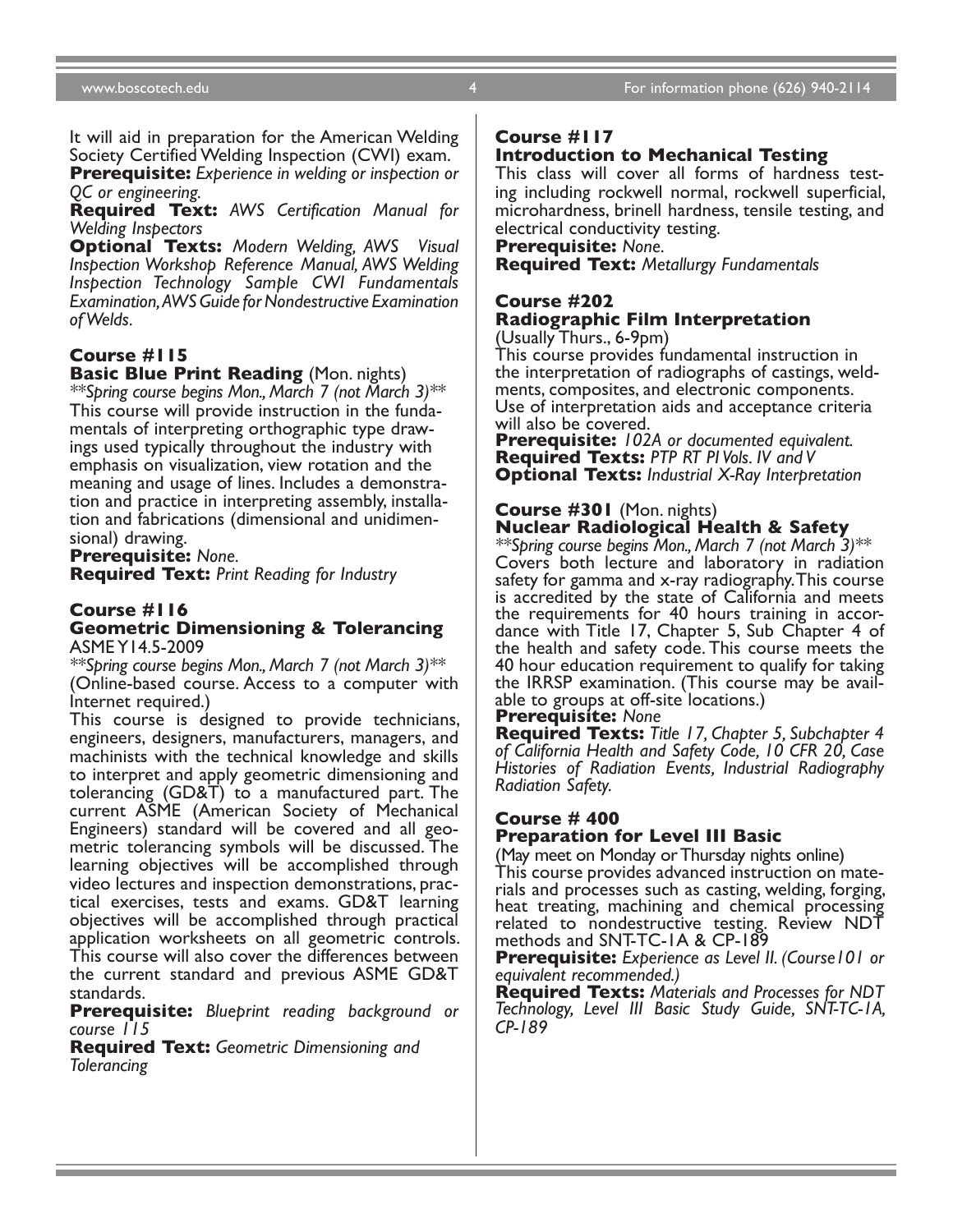#### www.asnt-glas.org 5 For information phone (626) 940-2114

#### **Course #401**

#### **Preparation for Level III Radiography**

This course provides advanced instruction in radi- ography and radiation health and safety to candi- dates for ASNT or other Level III certification. **Prerequisite:** *Experience as Level II RT.* **Required Text:** *Radiography Level III Study Guide* **Optional Texts:** *RT Q&A, NDT Handbook RT*

## **Course #402**

#### **Preparation for Level III Ultrasonic**

This course provides advanced instruction in ultra- sonics for ASNT or other level III certification. **Prerequisite:** *Experience as Level II UT.* **Required Texts:** *Ultrasonics Level III Study Guide.* **Optional Texts:** *UT Q&A, NDT Handbook UT*

#### **Course #403 Preparation for Level III Penetrant and Magnetic Particle**

(May meet on Monday or Thursday nights) This course provides advanced instruction in penetrant and magnetic particle to candidates for ASNT or other Level III certification.

**Prerequisite:** *Experience as Level II MT or PT.* **Required Texts:** *Level III MT & PT Study Guides* **Optional Texts:** *MT Q&A, PT Q&A, NDT Handbook PT, NDT Handbook MT*

#### **Course #404 Introduction to Failure Analysis**

This course will provide the student with the basic problem solving and failure analysis of both metals and non-metals. Topics will include optical—visual inspection techniques, the basic principles and procedures for performing a failure analysis, sources of failure, fracture modes and mechanisms, as well as failures in specific prod- uct forms. In addition, an introduction to SEM/EDX systems and state of the technology surface analysis techniques will be provided at off-campus facilities. Many case histories will be discussed.

**Prerequisite:** *101 or documented equivalent.* **Required Text:** *None*

#### **Books available for sale on Early Registration Night, Monday nights, and Thursday nights only!**

#### **Congratulations 2018-2019 ASNT-GLAS Scholarship award Recipients**

Marybeth Miceli Women's Scholarship *Alexandra Batista*

Kristy Davis Jones Women's Scholarship  *Amber Toland*

Brianna Buchanan Women's Scholarship  *Hannah Garcia*

*ASNT-GLAS is proud to honor women, veterans, current military and student excellence.*

#### **Jobs**

For NDT job listings and NDT job-hunting tips and resources, including help with resumé writing and interview skills, consult asnt.org (click "Jobs") and asnt-glas.org (click "Employment") and our NDT Jobs Board in Room 609. Along with searching for NDT jobs at popular sites like Indeed.com, Monster.com, CareerBuilder.com, etc., other third-party websites to consult include ndt.org, ndtcareers. com, inspectionjobs.com, nde-ed.org and surehand.com

#### **Statement of Diversity and Inclusion**

The ASNT-GLAS Education Committee accepts and respects all students, inclusive of race, ethnicity, tribal status, financial status, employment status, housing status, sex, gender, gender expression or identity, national origin, immigration status, protected veteran status, religious belief or non-belief, political affiliation or non-affiliation, sexuality, disability, familial, marital, parental or pregnancy status and any other status protected by law.

#### **Statement Against Harassment**

The ASNT-GLAS Education Committee does not tolerate harassment of any kind and will take action against any perpetrators as permitted by law.

#### **ASNT Mission Statement**

*ASNT exists to create a safer world by advancing scientific, engineering, and technical knowledge in the field of nondestructive testing.*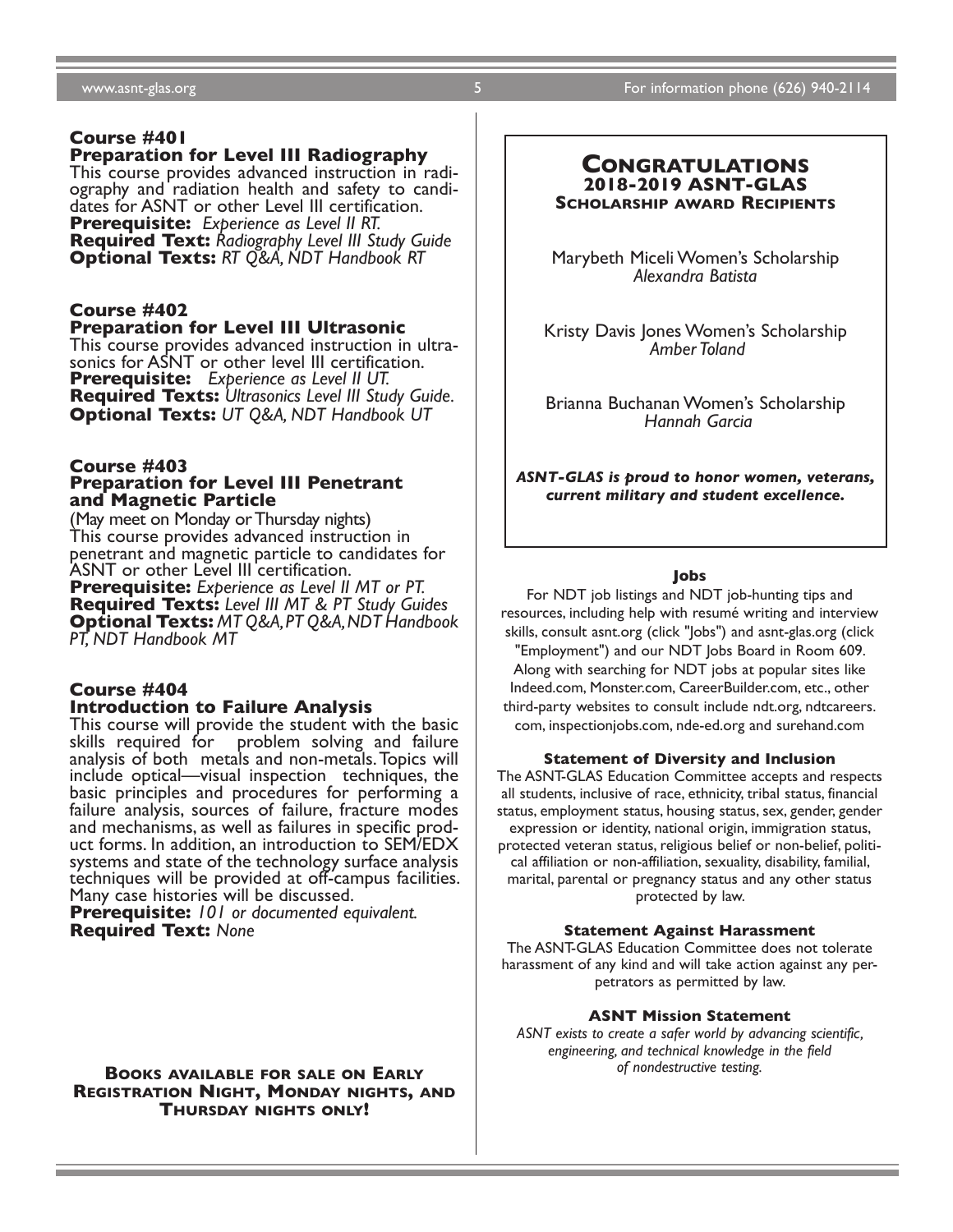#### **Grading Criteria The grade for a course is computed as follows:**

1. Attendance—Attendance is critical to passing courses. Students are responsible for any class information, lecture content, handouts, homework or tests missed due to tardiness or absence. Students must consult their instructor.

2. Homework and tests—The average of homework and tests will count as 50% of the final class grade.

3. Final Exam—Final exam will count as 50% of final grade.

4. Passing score is a minimum grade average of 70%.

**Books available for sale on Early Registration Night, Monday nights, and Thursday nights only!**



## **Parking and Classroom Information**

Students may park in the lot designated "student parking." (See map below) All other lots are offlimits to ASNT students. Violators may be towed. Don Bosco Technical Institute and the ASNT Education Committee assume no liability arising from fire, theft, damage or loss of any article in vehicles.

Registration and books room is Room 609, located in the 600 building, where most of our classes are held.





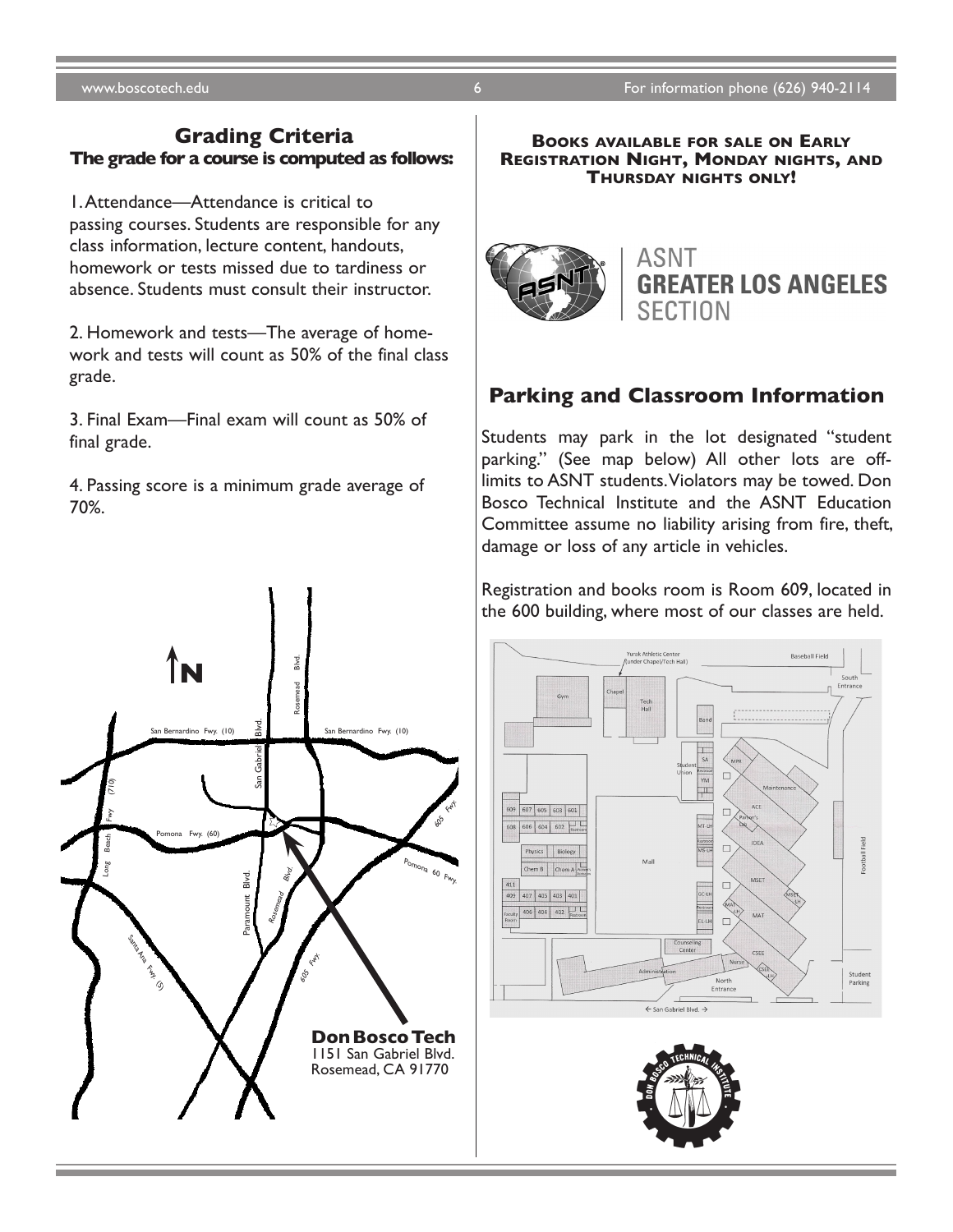#### **Registration Information: Spring 2022**

See fee schedule for \$50 Early Registration discount and \$50 ASNT member discount. Corporate membership allows only the three (3) Delegate-members on the corporate mailing list to register at the ASNT member fee. To register at ASNT member fee, a current membership card or number must be presented. As part of our ASNT-GLAS Women's, Veterans' and Military Initiatives, students who are either women, veterans or current military receive a half-scholarship (50% off) on their course fee. Class cancellation is subject to minimum enrollment. For advanced courses, call or email before driving to Bosco.<br>Registration

| Registration fee refunds: (After 5th class, no refunds) |      |  |
|---------------------------------------------------------|------|--|
| Before/After the 1st class:                             | 100% |  |
| After the 2nd class:                                    | 75%  |  |
| After the 3rd class:                                    | 50%  |  |
| After the 4th class:                                    | 25%  |  |

It has become necessary that the registration fee be paid at the time of registration to eliminate invoicing and permit program activities. Students with any remaining debts will have holds placed on their exams and records.

- Registration by mail/fax/email must arrive prior to first day of class for early registration discount.
- Or register in person in room 609 on Early Registration Night between 6:00-9:00pm for early registration discount.
- COVID-19 protocols must be followed on campus.

**Registration Fees** (paid on 1st or 2nd class day) All courses \$650.00 (ASNT Members) \$700.00 (Non-Members)

**Early Registration Fees** (paid before 1st class day) All courses \$600.00 (ASNT Members) \$650.00 (Non-Members)

**ASNT-GLAS Women's, Veterans, & Military Initiatives: Women, vets, and military with ID receive half-scholarship.** *\*ALL students repeating courses receive half-scholarship (50% off course)\**

# ASNT-GLASEducation Registration Form

Please register me in the following course. I have noted the course prerequisite(s) and attached is copy of the certificate or evidence

of completion. Please print legibly and/or in **CAPITAL LETTERS**. Course Number: Course Title: Course Title: Name: ID Last four digits of SSN (OR Date of Birth): ASNT Member Number: Not a Member? I'd like to become an ASNT Member (free w/ course payment) If Veteran, ID If Military, ID Send materials to my: Home Work ASNT membership question: Are you a "new NDT professional"? (0-5 years in NDT)  $\Box$  Yes  $\Box$  No Home Address: City: State: Zip: Employer: **Employer:** The contract of the contract of the contract of the contract of the contract of the contract of the contract of the contract of the contract of the contract of the contract of the contract of the cont Address: City: State: Zip: Home Phone: Cell: Work: Email: Registration fees paid by:  $\Box$  Cash  $\Box$  Check  $\Box$  Credit/Debit  $\Box$  Self  $\Box$  Employer  $Bill$  to my:  $A = \Box A$  VISA  $\Box$  M/C  $\Box$  Card #:  $\Box$  Exp. Date:  $\Box$  Discover Signature: CCV#: **Mail to: ASNT - GLAS Education Committee Or Fax to:** (626)940-2001 1151 San Gabriel Blvd. **Registration fees payable to:** *ASNT - GLAS Education Committee* Rosemead, CA 91770-4299 The ASNT Greater Los Angeles Section is an affiliate of the American Society for Nondestructive Testing (ASNT). Statements, other expressions of opinion or fact, as well as legal obligations undertaken herein, are solely those of the affiliate and not of ASNT. ASNT–GLAS, including the Educational Committee, is a tax–exempt, nonprofit, nonsectarian 501(c) (3) organization Proudly printed on 100% post-consumer waste recycled paper by union labor $\epsilon$